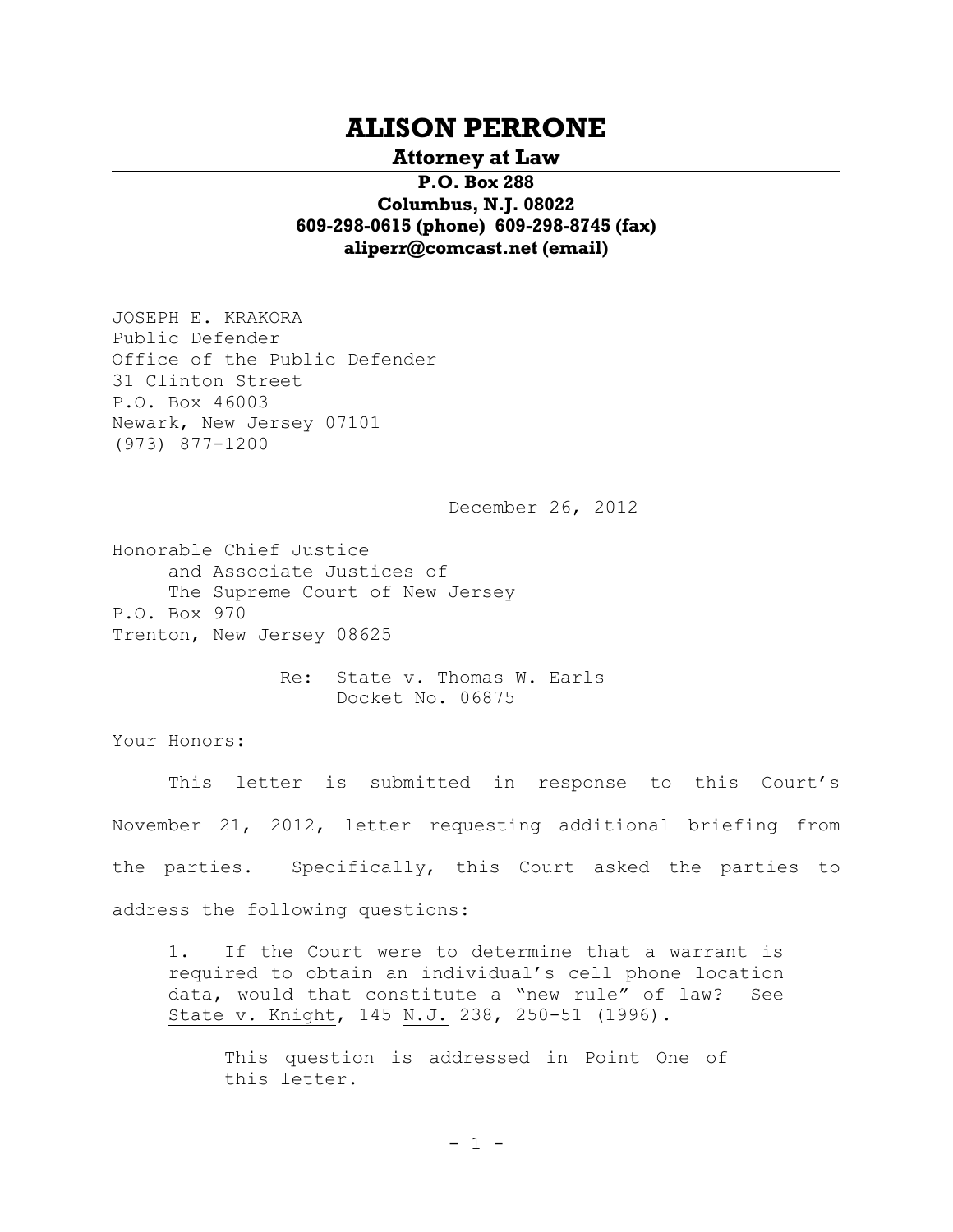2. If so, should the decision be applied purely prospectively to future cases, to future cases and the pending matter, to future cases and those on direct appeal, or completely retroactively? Id. at 249.

This question is addressed in Point Two of this letter.

3. In considering question number two, please address the three factors that traditionally apply to determining whether a "new rule" is to be applied prospectively or retroactively: [listing factors].

This question is addressed in Point Two of this letter.

4. In responding to question number three, it would helpful to the Court for the State to provide data about the extent to which law enforcement officials rely on cell phone location tracking as an investigative tool. For example, how many requests for cell phone location information, on average, do law enforcement officials make on a monthly or yearly basis?

This question is to be addressed by the State.

5. Please describe the current state of technology relating to cell phone location tracking and similar technologies.

Defendant respectfully refers the Court to the Supplemental Brief of Amicus Curiae Electronic Privacy Information Center, pages 3-16, detailing the current state of technology relating to cell phone location tracking and similar technologies.

6. Do cell phone users today have a reasonable expectation of privacy in the location of modern cell phones under the federal and state constitutions?

This question is addressed in Point Three of this letter. In addition, defendant respectfully refers the Court to pages 12 through 29 of his first supplemental brief.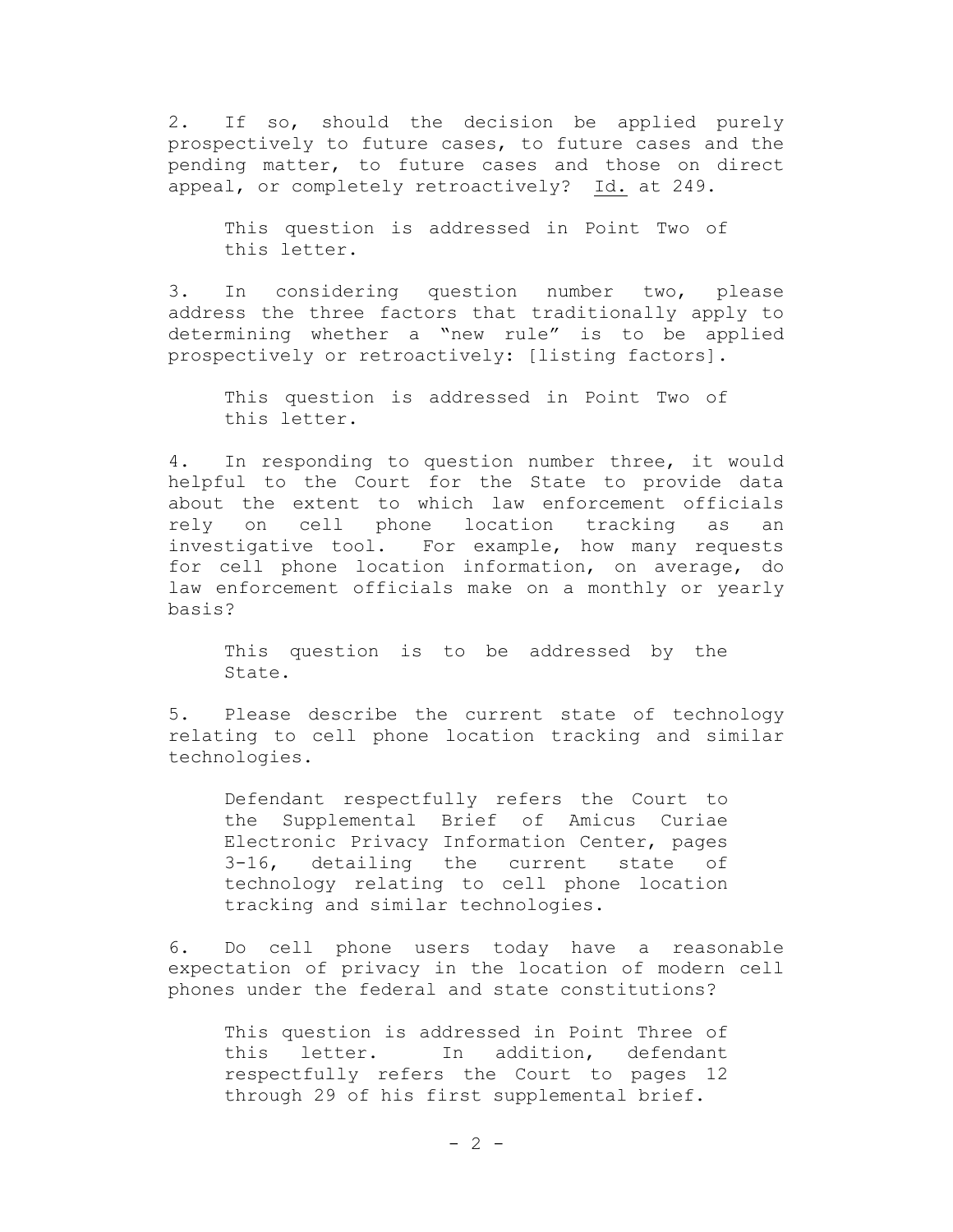#### **LEGAL ARGUMENT**

#### **POINT ONE**

**A WARRANT REQUIREMENT FOR THE SEIZURE OF CELL PHONE LOCATION DATA DOES NOT CONSTITUTE A NEW RULE OF LAW. ACCORDINGLY, WERE THIS COURT TO DETERMINE THAT A WARRANT IS REQUIRED TO OBTAIN AN INDIVIDUAL'S CELL PHONE LOCATION DATA, THIS DECISION SHOULD BE APPLIED RETROACTIVELY.**

A warrant requirement for the seizure of cell phone location data is neither a new rule of law nor a novel concept. For three decades, beginning in State v. Hunt, 91 N.J. 338 (1982), this Court has protected privacy interests in information, like cell phone location data, that individuals disclose for the limited purpose of carrying out "essential activities of today's society." State v. Reid, 194 N.J. 386, 398 (2008). Moreover, as the State acknowledges, the current practice is for police to generally obtain a warrant for the seizure of cell phone location data – a fact which suggests that a warrant requirement for cell phone location data has been largely anticipated by law enforcement in this State. (Psb3; Psb14) **1**

Retroactivity under state law is analyzed under a threepart test. "First, we must engage in the threshold inquiry of whether the rule at issue is a 'new rule of law' for purposes of retroactivity analysis." State v. Cummings, 184 N.J. 84, 97

- 3 -

÷.

**<sup>1</sup>** "Psb" – State's supplemental brief, dated July 11, 2012.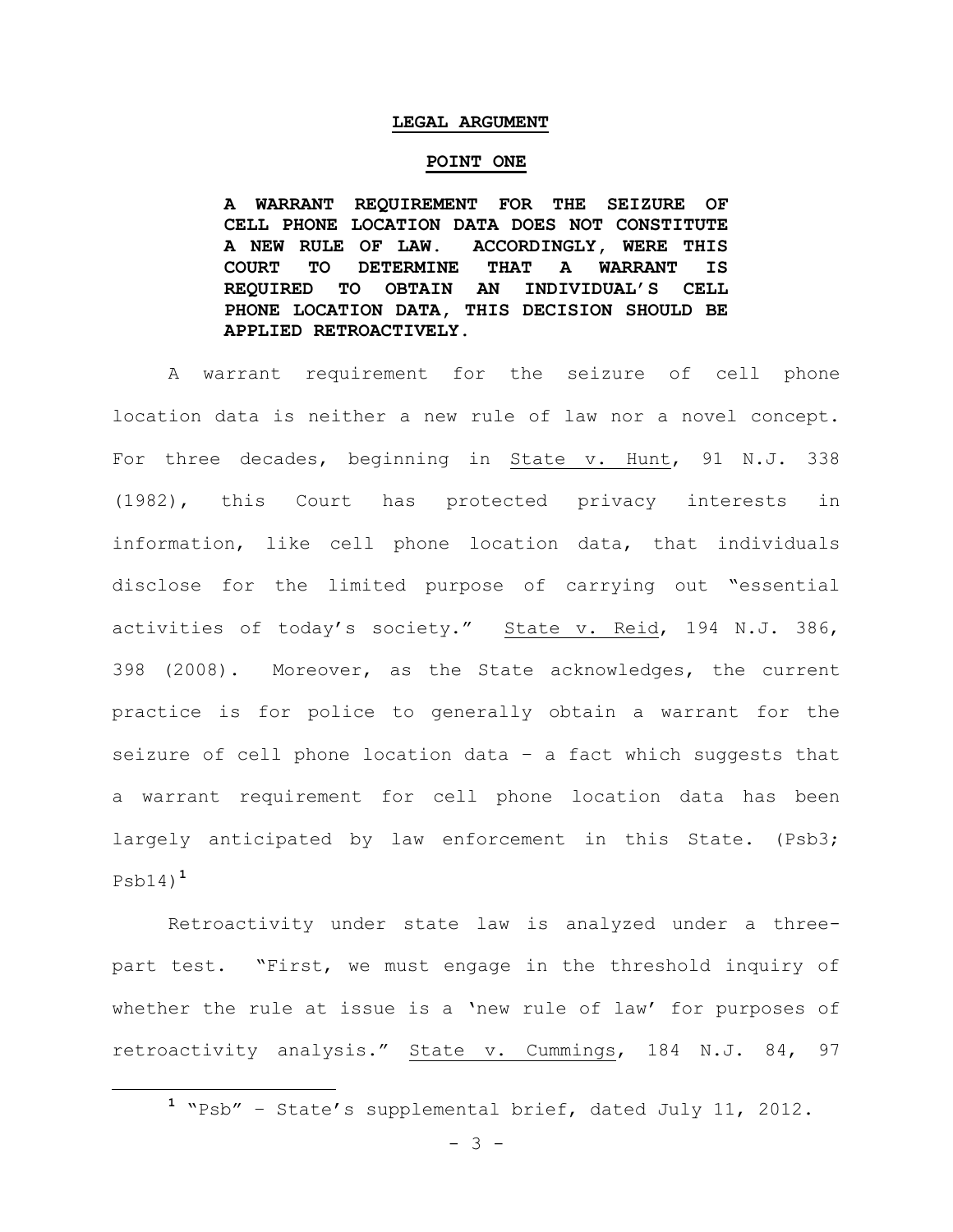(2005) (citations and internal quotations omitted). If not new, it will be applied retroactively. "The test for determining whether the rule at issue is a 'new rule of law' is whether a case announces a new rule when it breaks new ground or . . . if the result was not dictated by precedent existing at the time the defendant's conviction became final." Ibid.

To be a new rule, there must be a "sudden and generally unanticipated repudiation of a long-standing practice" and there must be an "appreciable past from which the rule departs." State v. Afanador, 151 N.J. 41, 58 (1997) (citations omitted). A decision is not a new rule if it is "not a clear break with the past, but a simple extension of the principle of [prior] cases". State v. Bey, 112 N.J. 123, 213 (1988).

Here, the extension of privacy rights to cell phone location data is merely a logical continuation of wellestablished State constitutional precedent finding a reasonable expectation of privacy in similar data. Thirty years ago, in Hunt, 91 N.J. at 347, this Court "expanded the privacy rights enjoyed by citizens of this state" (State v. Reid, 194 N.J. 386, 397 (2008), by concluding "that telephone toll billing records are "part of the privacy package." Ibid. (quoting Hunt, 91 N.J. at 347). Since Hunt, this Court has continued to restrict law enforcement's unbridled access to the private information that individuals must reveal for the limited purpose of carrying out

 $- 4 -$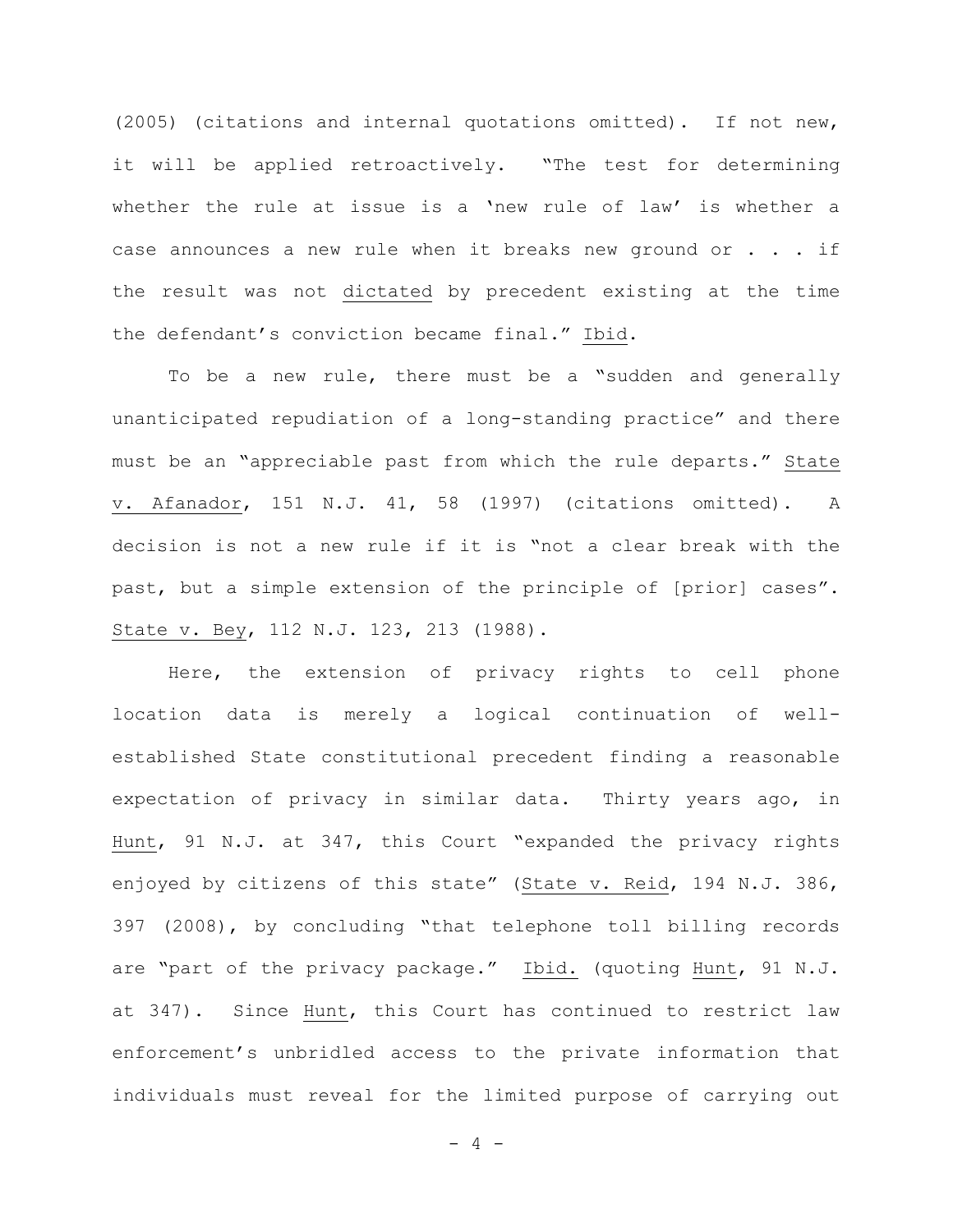the "essential activities of today's society." (Reid, 194 N.J. at 398). This includes bank records, State v. McAllister, 184 N.J. 17, 26-33 (2005); utility records, State v. Domicz, 188 N.J. 285, 299 (2006); and Internet service provider information, Reid, 194 N.J. at 389.

Hence, the extension of privacy protections to cell phone location data was readily foreseeable based on this Court's prior decision in Hunt, McAllister, Domicz, and Reid. Significantly, this Court has consistently refused to apply the federal third-party disclosure doctrine to limit privacy protections in this State. As with toll billing records, bank records, and internet service provider information, cell phone location data is disclosed for the limited purpose of utilizing the service or technology in question. Yet, as this Court explained in the context of phone billing records:

> It is unrealistic to say that the cloak of privacy has been shed because the telephone company and some of its employees are aware of this: information…. This disclosure has been necessitated because of the nature of the instrumentality, but more significantly the disclosure has been made for a limited business purpose and not for release to other persons for other reasons.

Hunt, 91 N.J. at 347. Accordingly, based on this Court's history of granting privacy protections to information similar to cell phone location data, as well as on this Court's steadfast refusal to apply the federal third party disclosure

- 5 -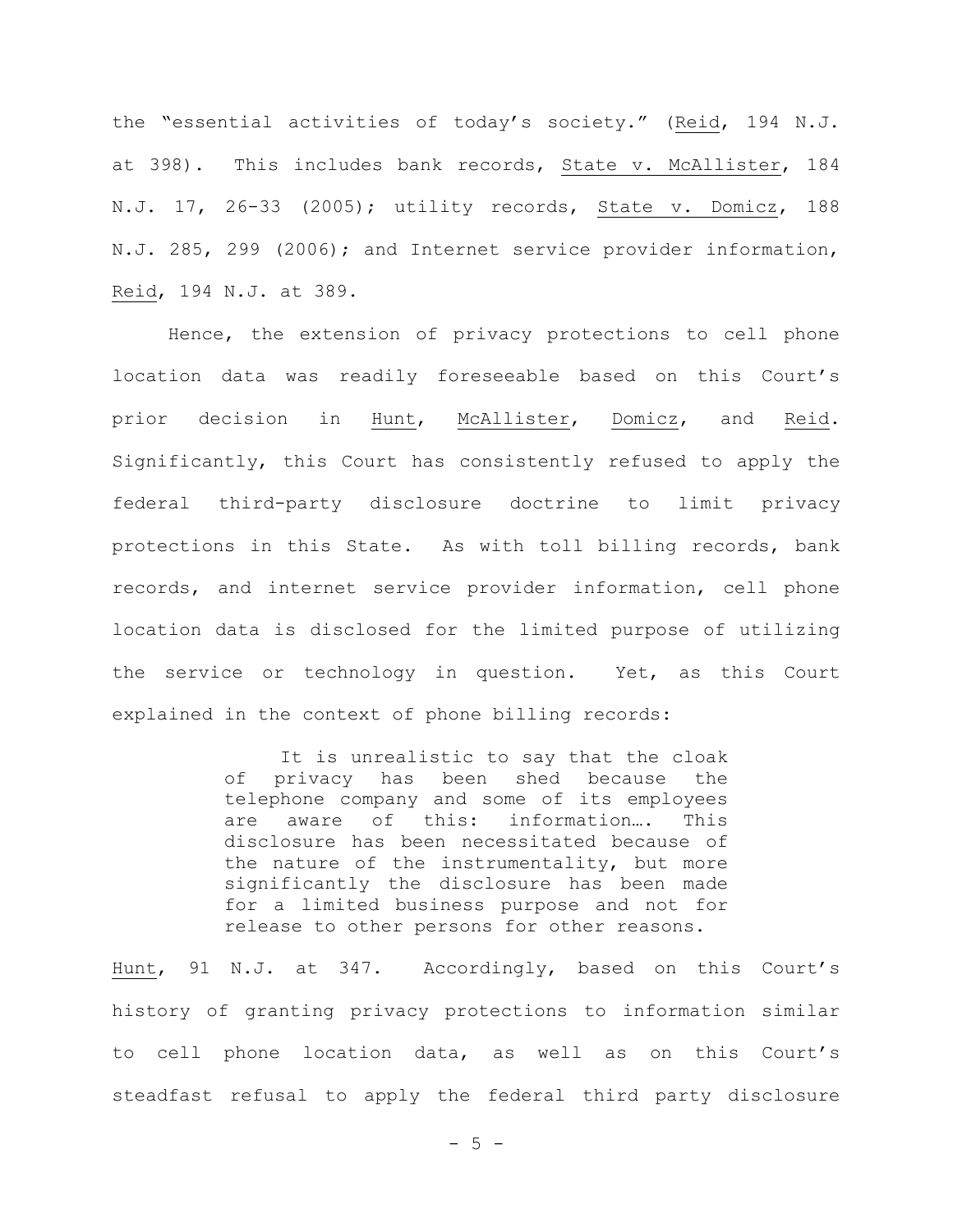doctrine to limit such protections, the extension of privacy protections to cell phone location data cannot be considered a new rule of law.

Moreover, it logically follows that while a grand jury subpoena has been found sufficient for the seizure of billing records and Internet service provider information, a subpoena relevancy standard would not be exacting enough to protect individuals from the dramatically intrusive nature of cell phone tracking. Cell phone location data reveals considerably more private information about an individual than billing or service provider records, as cell phone data can reveal not only a person's movements and location, but also a great deal about their values, associations and beliefs. Additionally, cell phone location tracking provides law enforcement with a powerful method of tracking individuals as they traverse between public and private zones. Cell phone location tracking, therefore, is analogous to the more intrusive searches upon which courts have imposed a warrant requirement. See, e.g., Kyllo v. United States, 533 U.S. 27, 34 (2001) (warrant required for thermal imaging of home); United States v. Karo, 468 U.S. 705, 714-15 (1984) (warrant required where electronic tracking device revealed information inside home).

In sum, imposition of a warrant requirement on the seizure of cell phone location information is well-anticipated in this

- 6 -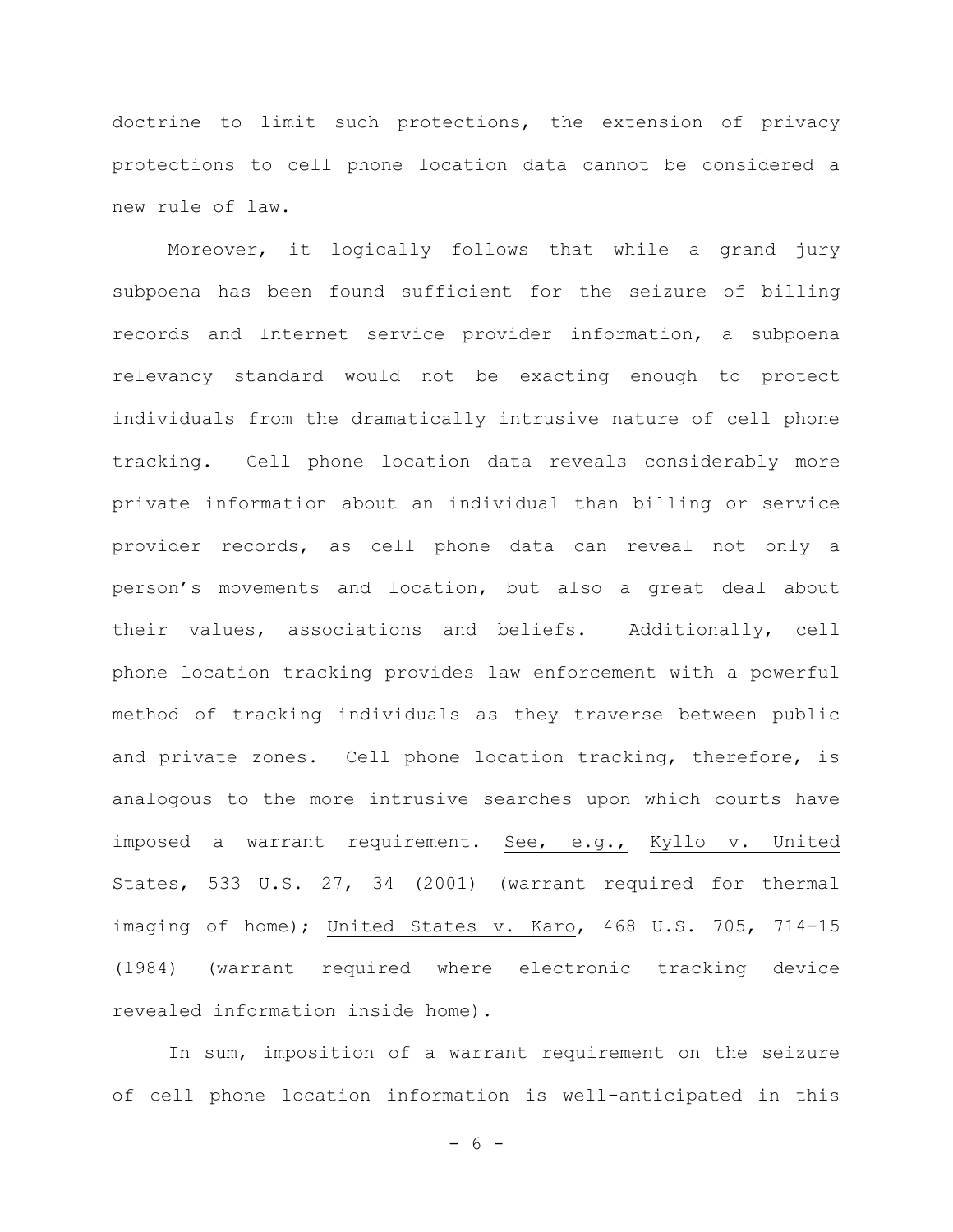State. As such, such a requirement would not announce a new rule of law and should therefore be given full retroactive application.

#### **POINT TWO**

**EVEN IF A WARRANT REQUIREMENT WERE TO CONSTITUTE A NEW RULE OF LAW, IT SHOULD, PURSUANT TO STATE V. KNIGHT, 145 N.J. 238 (1996), BE APPLIED RETROACTIVELY. IN THE ALTERNATIVE, SUCH A REQUIREMENT SHOULD, AT THE VERY LEAST, APPLY TO FUTURE CASES AND THE PENDING MATTER.**

As discussed above, the recognition of a privacy right in cell phone location data is not a new rule of law, but rather, is grounded in thirty years of precedent in this State. Even if, however, this Court were to conclude that requiring a warrant for the seizure of cell phone location data were a new rule of law, this requirement should be given full retroactive effect. In the alternative, if this Court were to determine that the warrant requirement should be applied prospectively based on law enforcement's reliance on the Wiretap Act, the warrant requirement should at the very least be applied to the pending matter, in which law enforcement clearly did not rely upon the Wiretap Act.

A new rule of law may be applied in one of the following ways:

- 7 -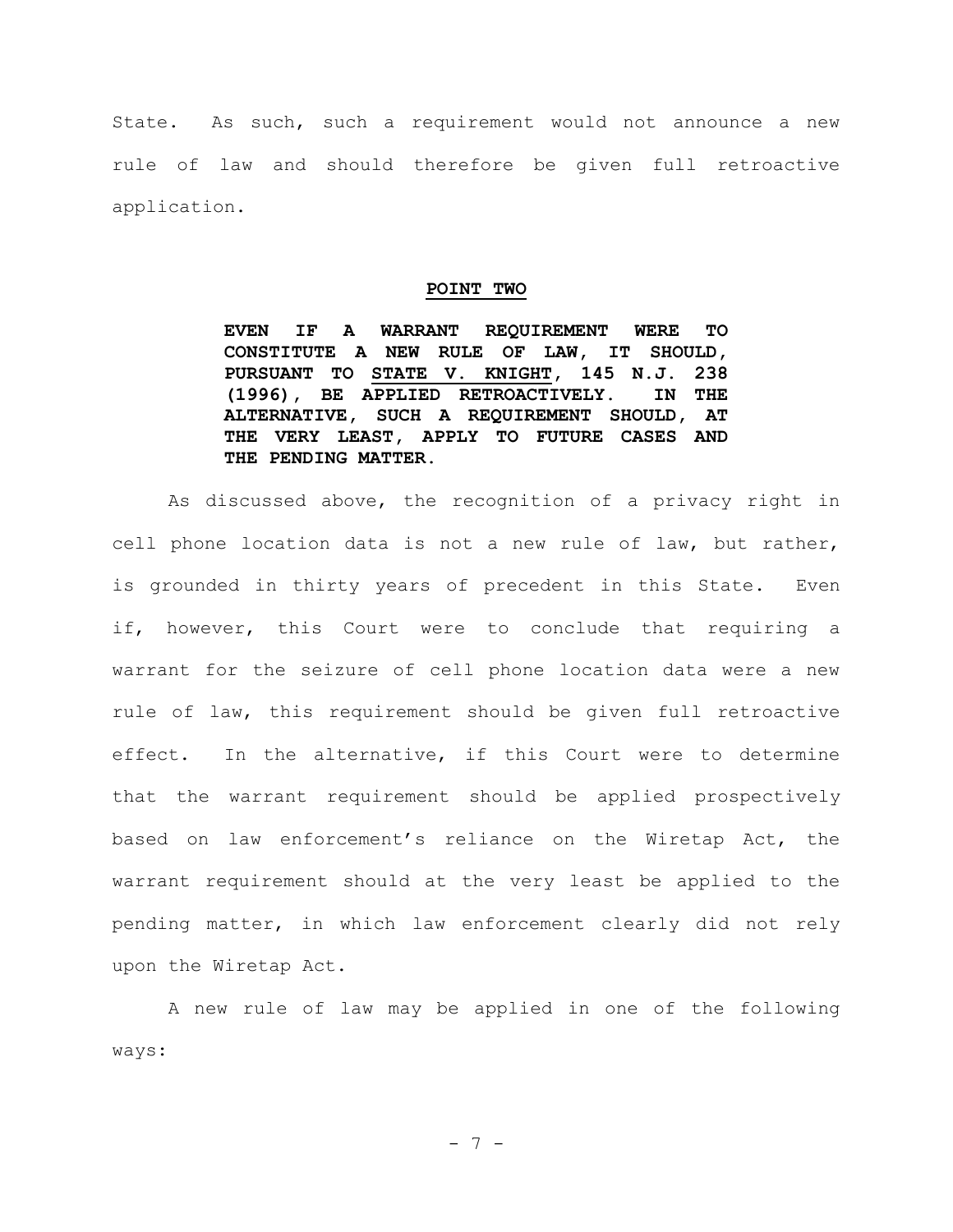(1) make the new rule of law purely prospective, applying it only to cases whose operative facts arise after the new rule is announced; (2) apply the new rule to future cases and to the parties in the case announcing the new rule, while applying the old rule to all other pending and past litigation; (3) grant the new rule limited retroactivity, applying it to cases in (1) and (2) as well as to pending cases where the parties have not yet exhausted all avenues of direct review; and, finally, (4) give the new rule complete retroactive effect, applying it to all cases, even those where final judgments have been entered and all avenues of direct review exhausted.

State v. Nash, 64 N.J. 464, 468-70 (1974). In choosing among those options, courts consider three factors: "(1) the purpose of the rule and whether it would be furthered by a retroactive application, (2) the degree of reliance placed on the old rule by those who administered it, and (3) the effect a retroactive application would have on the administration of justice." State v. Fortin, 178 N.J. 540, 647 (2004) (citing State v. Knight, 145 N.J. 233, 251 (1996)). Importantly, the retroactivity determination often turns on "what is just and consonant with public policy in the particular situation presented." Ibid.

Here, the purpose of protecting privacy rights and remedying constitutional privacy violations supports full retroactive application. Similarly, law enforcement should have, as discussed in Point One, been aware through this Court's long-standing precedent that cell phone location data would be

- 8 -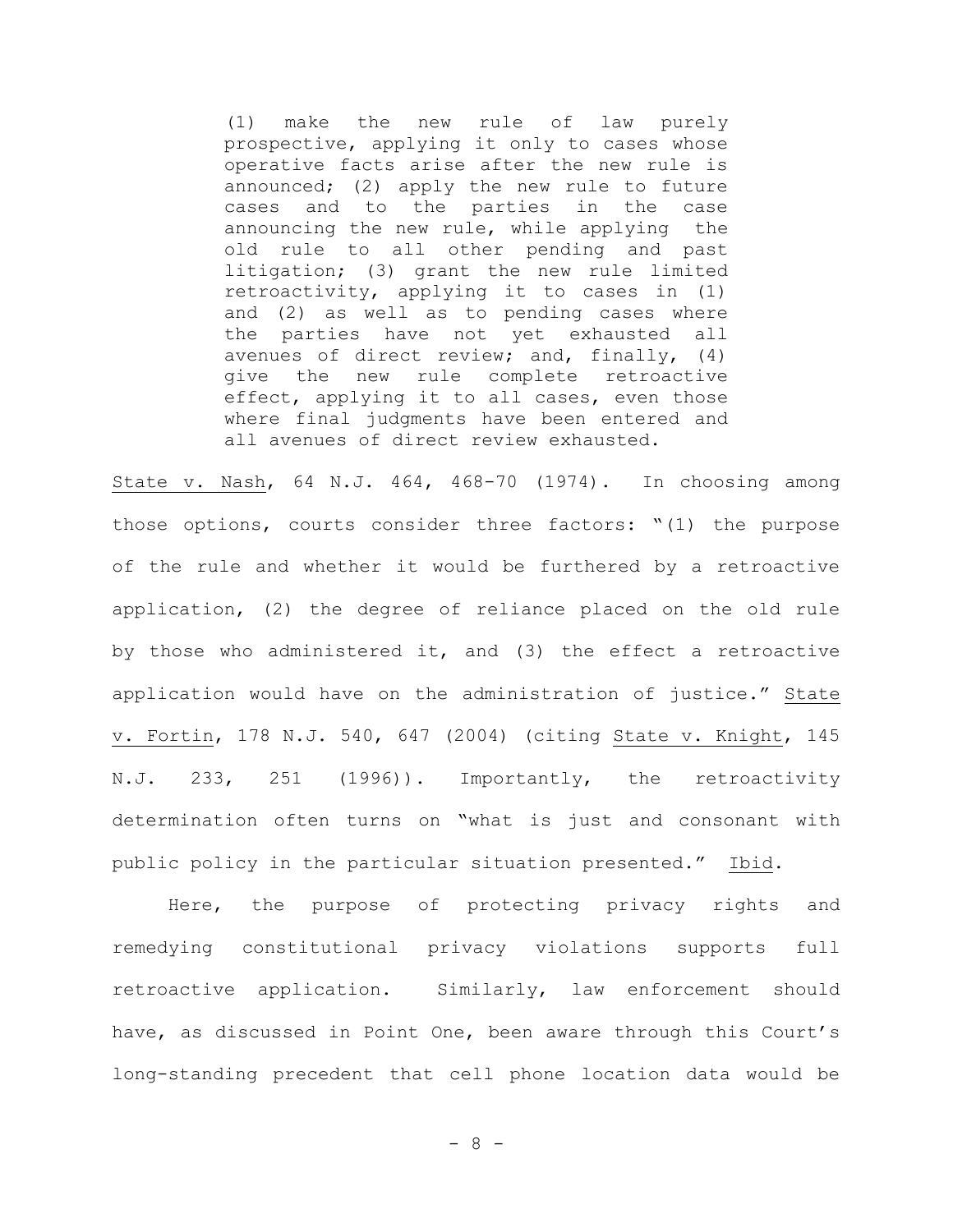afforded constitutional protection. And, finally, retroactive application of a warrant requirement would presumably have a negligible impact on the administration of justice according to the State's concession that law enforcement generally obtains a warrant for the seizure of cell phone location data. Accordingly, full retroactive application would be just and consonant with public policy.

While the State will presumably argue for prospective application based on its purported reliance on the procedures set forth in the New Jersey Wiretap Act, this argument is undercut by the State's own admission that law enforcement's current practice is to obtain a warrant, not a grand jury subpoena or court order, prior to seizing an individual's cell phone location data. The New Jersey Wiretap Act, N.J.S.A. 2A:156A-1 et seq., provides an independent statutory basis for judicial oversight prior to law enforcement's seizure of cell phone location data, delineating four avenues for law enforcement to obtain cell phone location information from a cell phone service provider: (1) by securing a warrant; (2) by consent of the subscriber or customer; (3) by court order based on reasonable grounds to believe that the data is relevant and material to an ongoing criminal investigation; and (4) based on a good faith belief of an emergency involving death or serious bodily injury to the subscriber or customer. N.J.S.A. 2A:156A-

- 9 -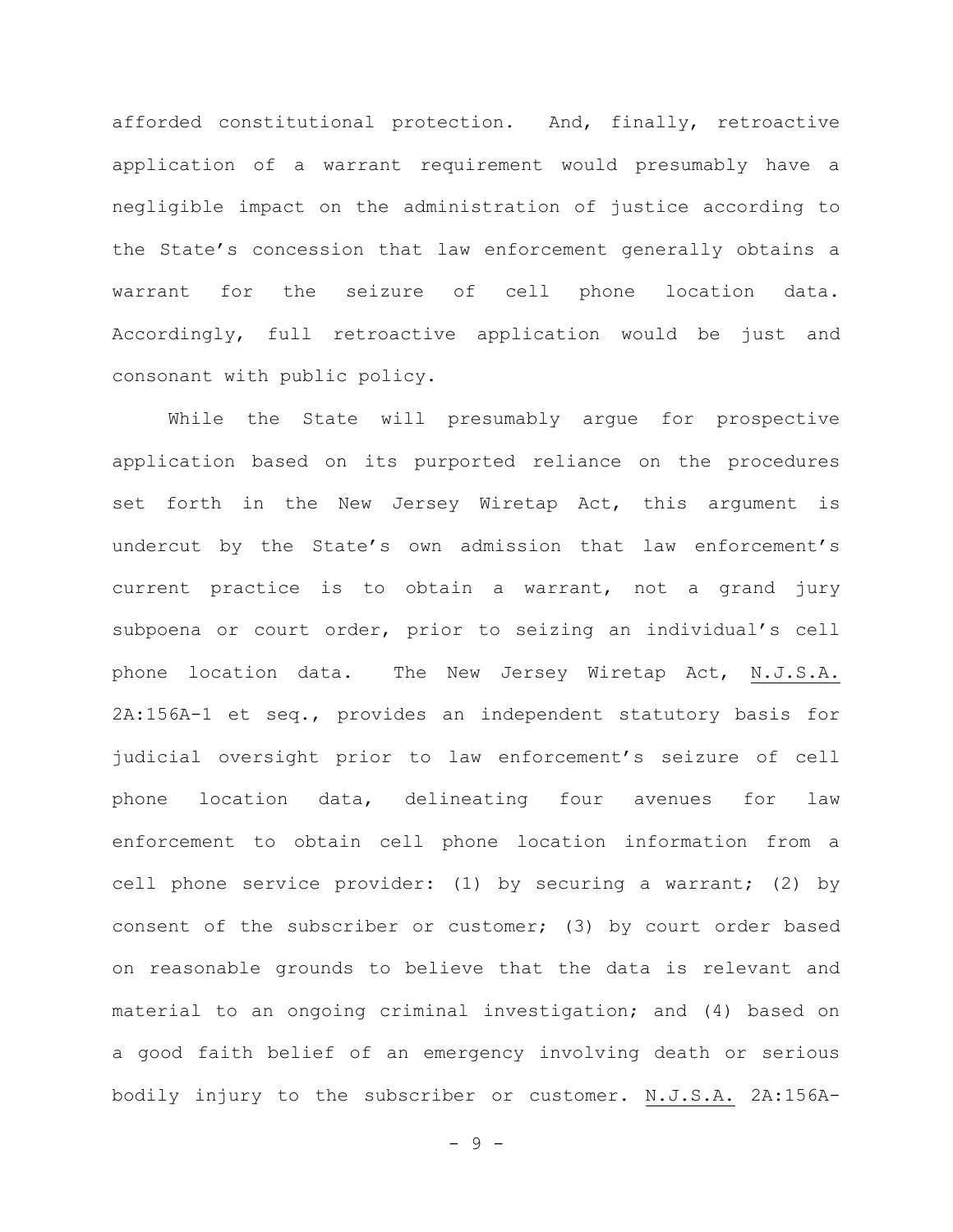1(c). Feasibly, therefore, law enforcement could have reasonably relied upon this statute to seize cell phone location data based on court order, rather than a warrant – a fact which would weigh in favor of prospective application of a warrant requirement. However, according to the State's brief, law enforcement has not been relying upon the court order provision of the Wiretap Act, but rather, has generally been obtaining a warrant – a fact which would weigh in favor of retroactive application of a warrant requirement.

Further, even if the State contends a general reliance on the Wiretap Act, law enforcement clearly did not rely on the Wiretap Act in Mr. Earl's case, where they did not follow any process in obtaining defendant's cell phone location data. Here, law enforcement made three requests of defendant's cell phone provider to release cell phone location data, without seeking a warrant, consent, or a court order.**<sup>2</sup>** As such, were this Court to impose a warrant requirement, or any other required process, for the seizure of cell phone location data, this requirement should be, at the very least, applied to defendant's case.

÷.

**<sup>2</sup>** Moreover, while the Wiretap Act authorizes the seizure of cell phone location information in the event of a lifethreatening emergency, this applies only "the location information for a subscriber's or customer's mobile or wireless communications device" 2A:156A-29c(4) (emphasis supplied). Here, police sought defendant's location information, not the subscriber, Gates', location information.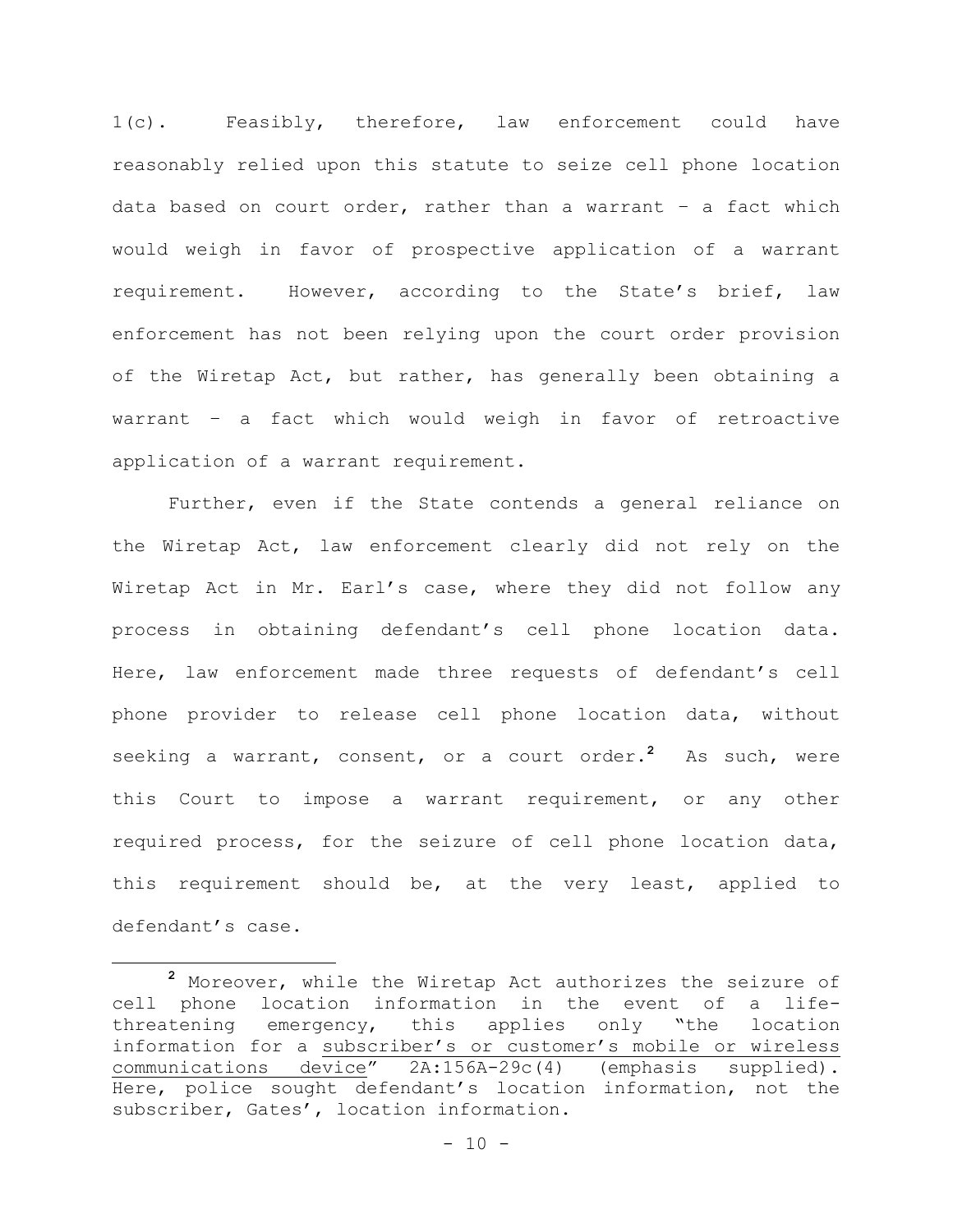#### **POINT THREE**

**CELL PHONE USERS TODAY HAVE A REASONABLE EXPECTATION OF PRIVACY IN THE LOCATION OF MODERN CELL PHONES UNDER THE FEDERAL AND STATE CONSTITUTIONS.**

Defendant respectfully refers the Court to his first supplemental brief, pages 12 to 29, for a discussion of State precedent establishing a reasonable expectation of privacy in the location of modern cell phones.

With respect to whether cell phone users today have a reasonable expectation of privacy under federal law, defendant submits that although this issue has not yet been squarely addressed by any federal courts, it is likely that federal courts will ultimately recognize a reasonable expectation of privacy in the location of modern cell phones. Although, as discussed in defendant's first supplemental brief, the Knotts and Karo line of federal cases rely upon distinctions between public and private realms, and the United States Supreme Court's more recent decision in Jones relies upon an antiquated trespass theory, modern cell phone technology has blurred the line between public and private realms as this technology can be used to monitor an individual's movements in and out of public and private areas over a period of time, and this can be accomplished without the type of physical intrusion into person or property contemplated by Jones. In light of the Supreme

- 11 -